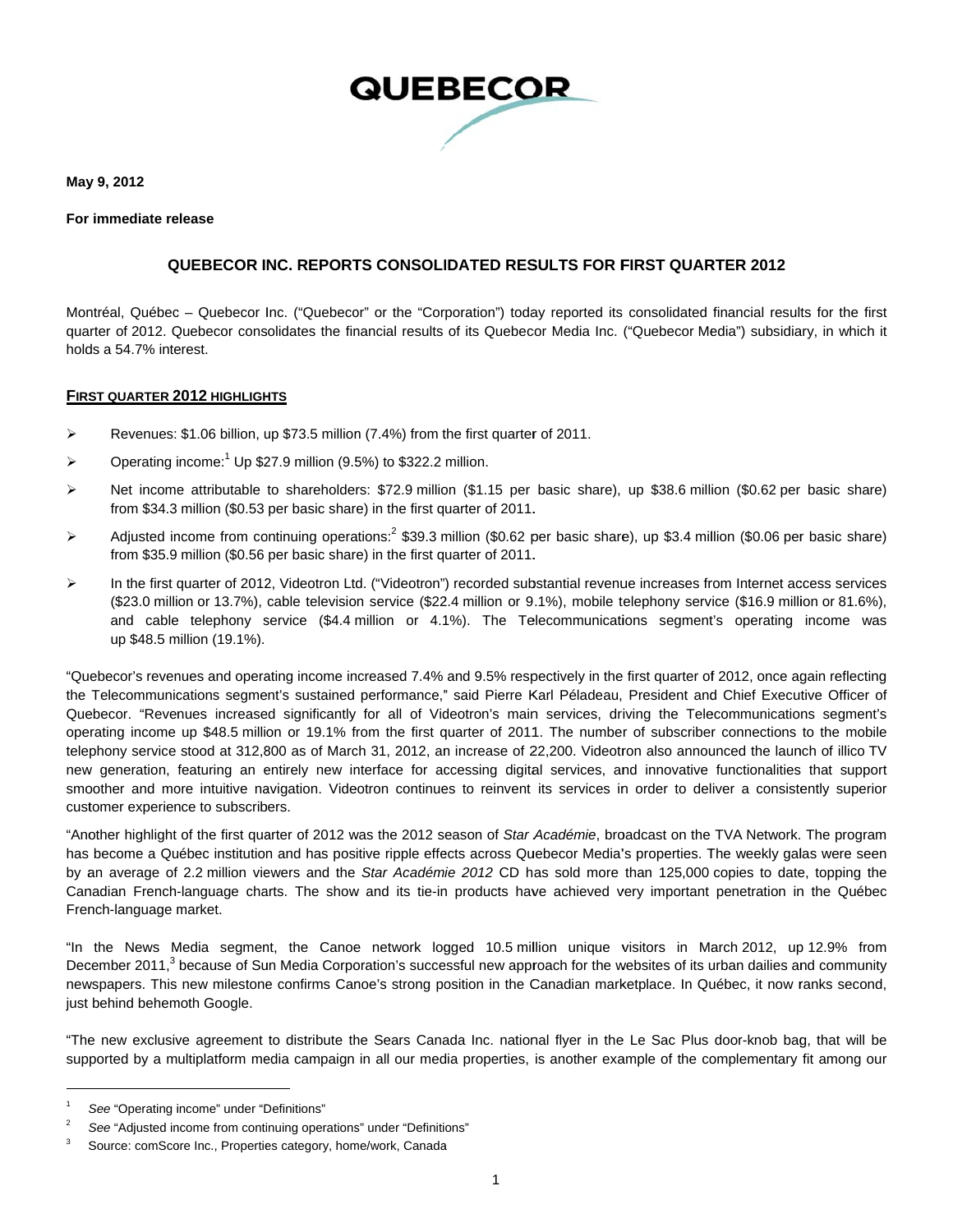multiproduct offerings. Meanwhile, Quebecor MediaPagesTM launched the *videotron.smartfind.ca* and *videotron.trouvetout.ca* search engines, a new Web and mobile platform that supports consumer searches for local merchants. Finally, Sun Media Corporation launched four new community weeklies in Ottawa, Windsor, Kitchener-Waterloo and Guelph, which will reach more than 400,000 Ontario households

"However, the financial results of the News Media and Broadcasting segments continued to be adversely affected by the impact of increased competition and the economic environment for the advertising market, as well as the significant capital expenditures required for the launch of new products and services.

"In the Leisure and Entertainment segment, Archambault Group Inc. ("Archambault Group") launched ZIK, a music streaming service that offers unlimited interactive access to more than 12 million tracks, including the largest selection of French-language music with 1.2 million titles. ZIK positions Archambault Group at the forefront of a technological, musical and cultural revolution. The service puts Québec culture and artists front and centre, while offering unique editorial content.

"Finally, in late March 2012, Quebecor Media and Québec City announced the finalization of the functional and technical program for the multipurpose arena to be built in Québec City. Construction is slated to begin in September 2012.

"This year, we are beginning to reap the fruit of our investments in our various businesses over the past three years, as the large increases in operating income and cash flows in our Telecommunications segment tend to indicate. The excellent first quarter results mark a positive start to 2012, a year that should see a number of attractive projects that hold considerable promise for the Corporation's long-term development and profitability."

# **Table 1 Quebecor first quarter financial highlights, 2008 to 2012**

(in millions of Canadian dollars, except per share data)

|                                                         | 2012 <sup>1</sup> | 2011 <sup>1</sup> | $2010^1$ | $2009^2$    | $2008^2$    |
|---------------------------------------------------------|-------------------|-------------------|----------|-------------|-------------|
|                                                         |                   |                   |          |             |             |
| Revenues                                                | \$1,064.0         | 990.5<br>\$       | \$948.1  | \$<br>903.3 | \$<br>884.7 |
| Operating income <sup>3</sup>                           | 322.2             | 294.3             | 290.4    | 272.2       | 256.7       |
| Net income from continuing operations attributable      |                   |                   |          |             |             |
| to shareholders                                         | 72.9              | 34.3              | 34.9     | 57.7        | 45.1        |
| Net income attributable to shareholders                 | 72.9              | 34.3              | 34.9     | 57.7        | 428.4       |
| Adjusted income from continuing operations <sup>4</sup> | 39.3              | 35.9              | 43.4     | 43.1        | 34.6        |
| Per basic share:                                        |                   |                   |          |             |             |
| Net income from continuing operations                   |                   |                   |          |             |             |
| attributable to shareholders                            | 1.15              | 0.53              | 0.54     | 0.90        | 0.70        |
| Net income attributable to shareholders                 | 1.15              | 0.53              | 0.54     | 0.90        | 6.66        |
| Adjusted income from continuing operations <sup>4</sup> | 0.62              | 0.56              | 0.67     | 0.67        | 0.54        |

1 <sup>1</sup> Financial figures for the first quarters of 2010 to 2012 are presented in accordance with International Financial Reporting Standards ("IFRS").

Financial figures for the first quarters of 2008 and 2009 are presented in accordance with Canadian Generally Accepted Accounting Principles

("GAAP"). 3 *See* "Operating income" under "Definitions"

<sup>4</sup> *See* "Adjusted income from continuing operations" under "Definitions"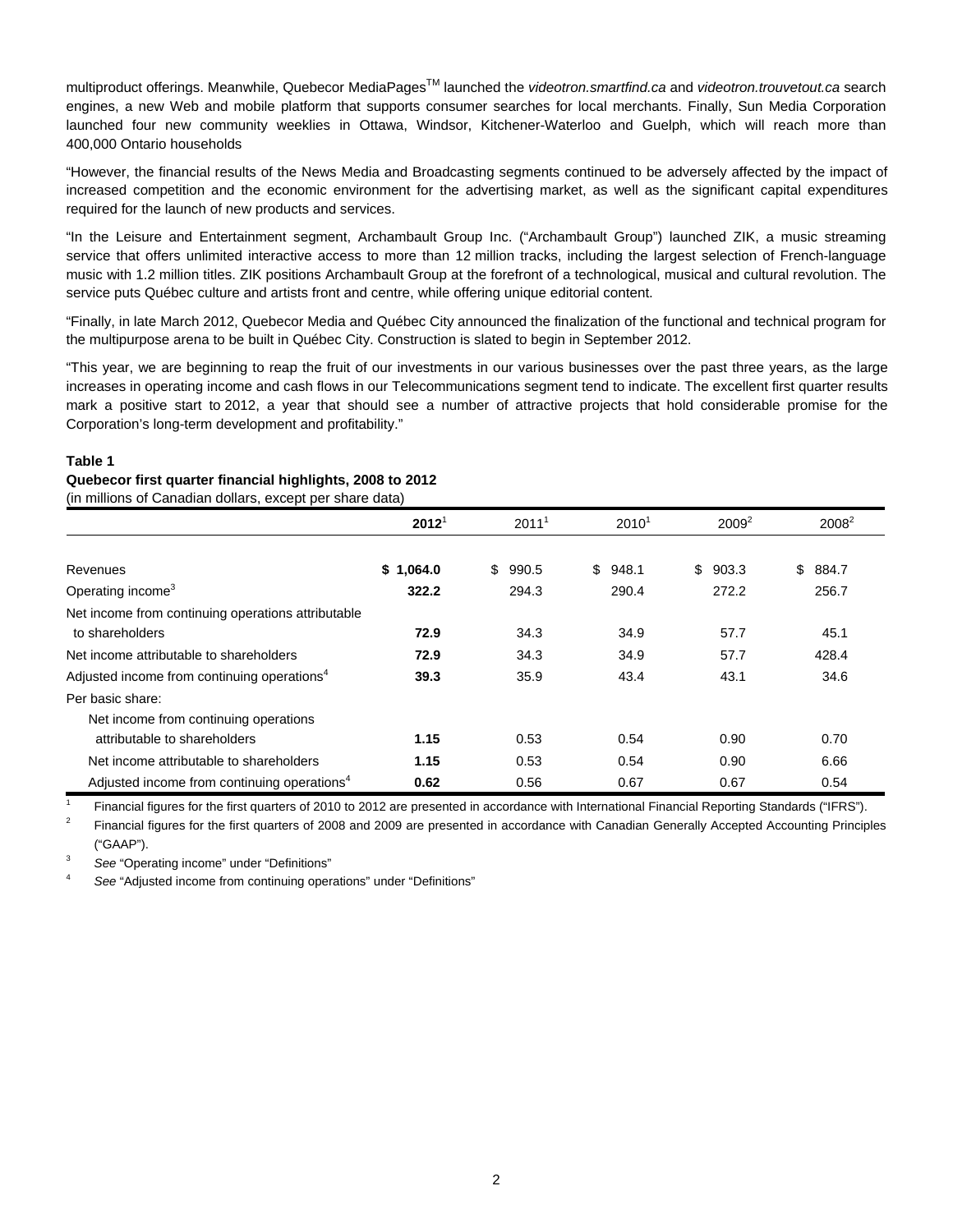# **2012/2011 first quarter comparison**

**Revenues:** \$1.06 billion, an increase of \$73.5 million (7.4%).

- Revenues increased in Telecommunications (\$62.6 million or 10.7% of segment revenues), Broadcasting (\$10.7 million or 10.0%), Interactive Technologies and Communications (\$9.8 million or 36.6%), and Leisure and Entertainment (\$5.7 million or 9.3%).
- Revenues decreased in News Media (\$7.0 million or -2.9%).

**Operating income:** \$322.2 million, an increase of \$27.9 million (9.5%).

- Operating income increased in Telecommunications (\$48.5 million or 19.1% of segment operating income) and Interactive Technologies and Communications (\$2.1 million or 233.3%).
- Operating income decreased in News Media (\$11.7 million or -41.3%), Broadcasting (\$10.4 million) and Leisure and Entertainment (\$0.9 million or -75.0%).
- The change in the fair value of Quebecor Media stock options resulted in a \$4.7 million unfavourable variance in the stock-based compensation charge in the first quarter of 2012 compared with the same period of 2011. The change in the fair value of Quebecor stock options resulted in a \$6.5 million unfavourable variance in the Corporation's stock-based compensation charge in the first quarter of 2012.
- Excluding the impact of the consolidated stock-based compensation charge, the increase in operating income in the first quarter of 2012 would have been 13.5%, compared with a 5.9% decrease in the same period of 2011.

**Net income attributable to shareholders:** \$72.9 million (\$1.15 per basic share) compared with \$34.3 million (\$0.53 per basic share) in the first quarter of 2011, an increase of \$38.6 million (\$0.62per basic share).

- The increase was due mainly to:
	- o \$71.4 million favourable variance in gain on valuation and translation of financial instruments;
	- o \$27.9 million increase in operating income;
	- $\circ$  \$8.4 million favourable variance in the charge for restructuring of operations, impairment of assets and other special items.

Offset by:

- o \$20.5 million increase in amortization charge;
- o \$14.5 million goodwill impairment charge recognized in the first quarter of 2012.

**Adjusted income from continuing operations:** \$39.3 million in the first quarter of 2012 (\$0.62 per basic share) compared with \$35.9 million (\$0.56 per basic share) in the first quarter of 2011, an increase of \$3.4 million (\$0.06 per basic share).

### **Financing activities**

- In March 2012, Videotron issued US\$800.0 million principal amount of 5% Senior Notes maturing in 2022.
- In March 2012, Videotron redeemed all of its 6 7/8% Senior Notes maturing in January 2014 in the aggregate principal amount of US\$395.0 million.
- In March and April 2012, Quebecor Media redeemed US\$260.0 million aggregate principal amount of its 7 3/4% Senior Notes maturing in March 2016 and settled hedging contracts.
- Quebecor Media and TVA Group Inc. ("TVA Group") amended their bank credit facilities to extend the maturity dates to 2016 and 2017 respectively and added a new \$200.0 million revolving credit facility "C" for Quebecor Media, maturing in 2016.
- Sun Media Corporation repaid the \$37.6 million balance on its term loan credit facility and cancelled all its credit facilities.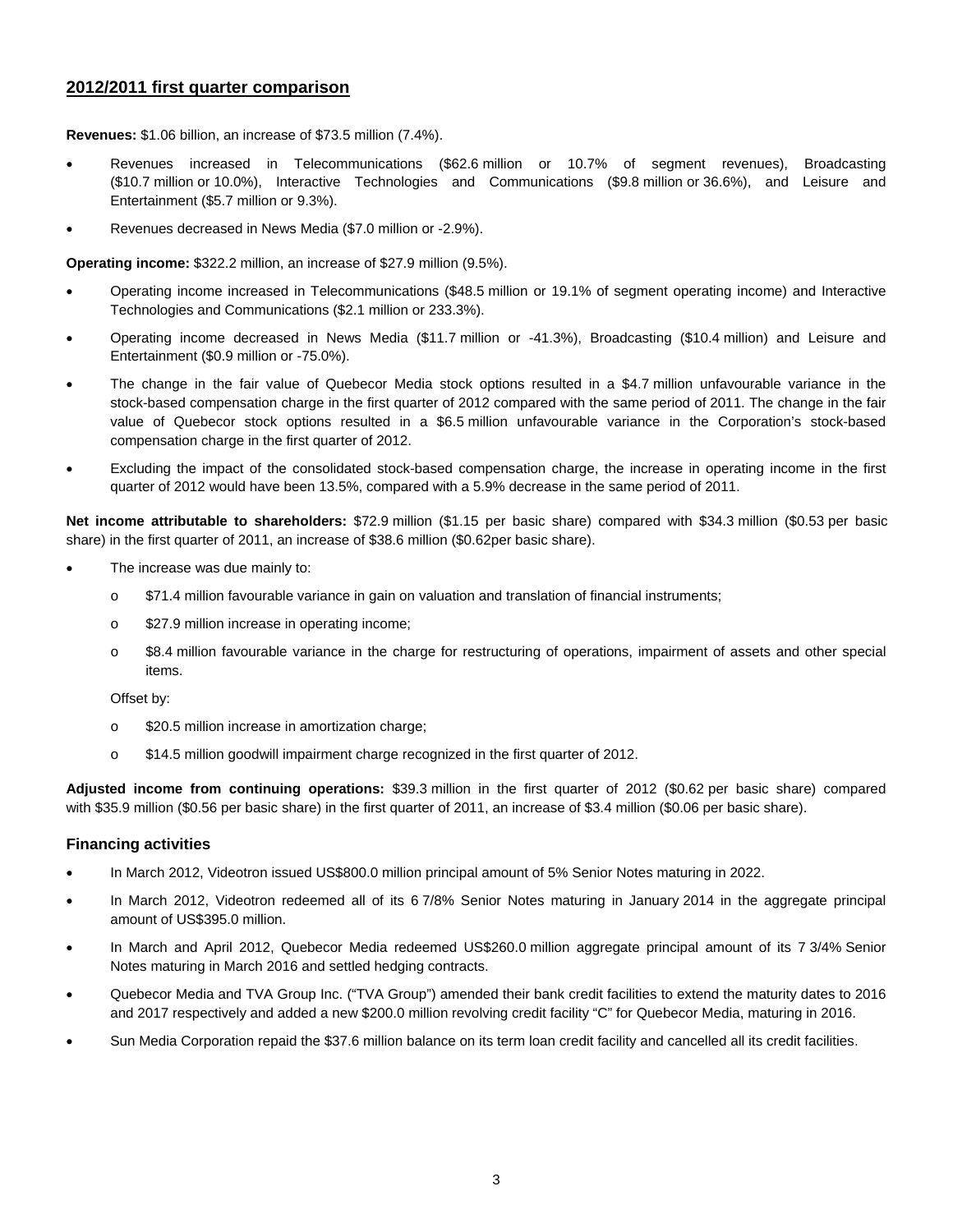## **Dividends**

On May 8, 2012, the Board of Directors of Quebecor declared a quarterly dividend of \$0.05 per share on Class A Multiple Voting Shares and Class B Subordinate Voting Shares, payable on June 19, 2012 to shareholders of record at the close of business on May 25, 2012. This dividend is designated to be an eligible dividend, as provided under subsection 89(14) of the *Canadian Income Tax Act* and its provincial counterpart.

## **Detailed financial information**

For a detailed analysis of Quebecor's first quarter 2012 results, please refer to the Management Discussion and Analysis and consolidated financial statements of Quebecor, available on the Corporation's website at: <http://www.quebecor.com/en/quarterly\_doc\_quebecor\_inc> or from the SEDAR filing service at <www.sedar.com>.

## **Conference call for investors and webcast**

Quebecor will hold a conference call to discuss its first quarter 2012 results on May 9, 2012 at 3:30 p.m. EDT. There will be a question period reserved for financial analysts. To access the conference call, please dial 1 877 293-8052, access code for participants 58308#. A tape recording of the call will be available from May 9 to August 9, 2012 by dialling 1 877 293-8133, conference number 771360#, access code for participants 58308#. The conference call will also be broadcast live on Quebecor's website at <www.quebecor.com/en/content/conference-call>. It is advisable to ensure the appropriate software is installed before accessing the call. Instructions and links to free player downloads are available at the Internet address shown above.

# **Cautionary Statement Regarding Forward-Looking Statements**

The statements in this press release that are not historical facts are forward-looking statements and are subject to significant known and unknown risks, uncertainties and assumptions that could cause Quebecor's actual results for future periods to differ materially from those set forth in the forward-looking statements. Forward-looking statements may be identified by the use of the conditional or by forward-looking terminology such as the terms "plans," "expects," "may," "anticipates," "intends," "estimates," "projects," "seeks," "believes," or similar terms, variations of such terms or the negative of such terms. Certain factors that may cause actual results to differ from current expectations include seasonality (including seasonal fluctuations in customer orders), operating risk (including fluctuations in demand for Quebecor's products and pricing actions by competitors), insurance risk, risks associated with capital investment (including risks related to technological development and equipment availability and breakdown), environmental risks, risks associated with labour agreements, risks associated with commodities and energy prices (including fluctuations in the cost and availability of raw materials), credit risk, financial risks, debt risks, risks related to interest rate fluctuations, foreign exchange risks, risks associated with government acts and regulations, risks related to changes in tax legislation, and changes in the general political and economic environment. Investors and others are cautioned that the foregoing list of factors that may affect future results is not exhaustive and that undue reliance should not be placed on any forward-looking statements. For more information on the risks, uncertainties and assumptions that could cause Quebecor's actual results to differ from current expectations, please refer to Quebecor's public filings available at <www.sedar.com> and <www.quebecor.com> including, in particular, the "Risks and Uncertainties" section of Quebecor's Management Discussion and Analysis for the year ended December 31, 2011.

The forward-looking statements in this press release reflect Quebecor's expectations as of May 9, 2012, and are subject to change after that date. Quebecor expressly disclaims any obligation or intention to update or revise any forward-looking statements, whether as a result of new information, future events or otherwise, except as required by applicable securities laws.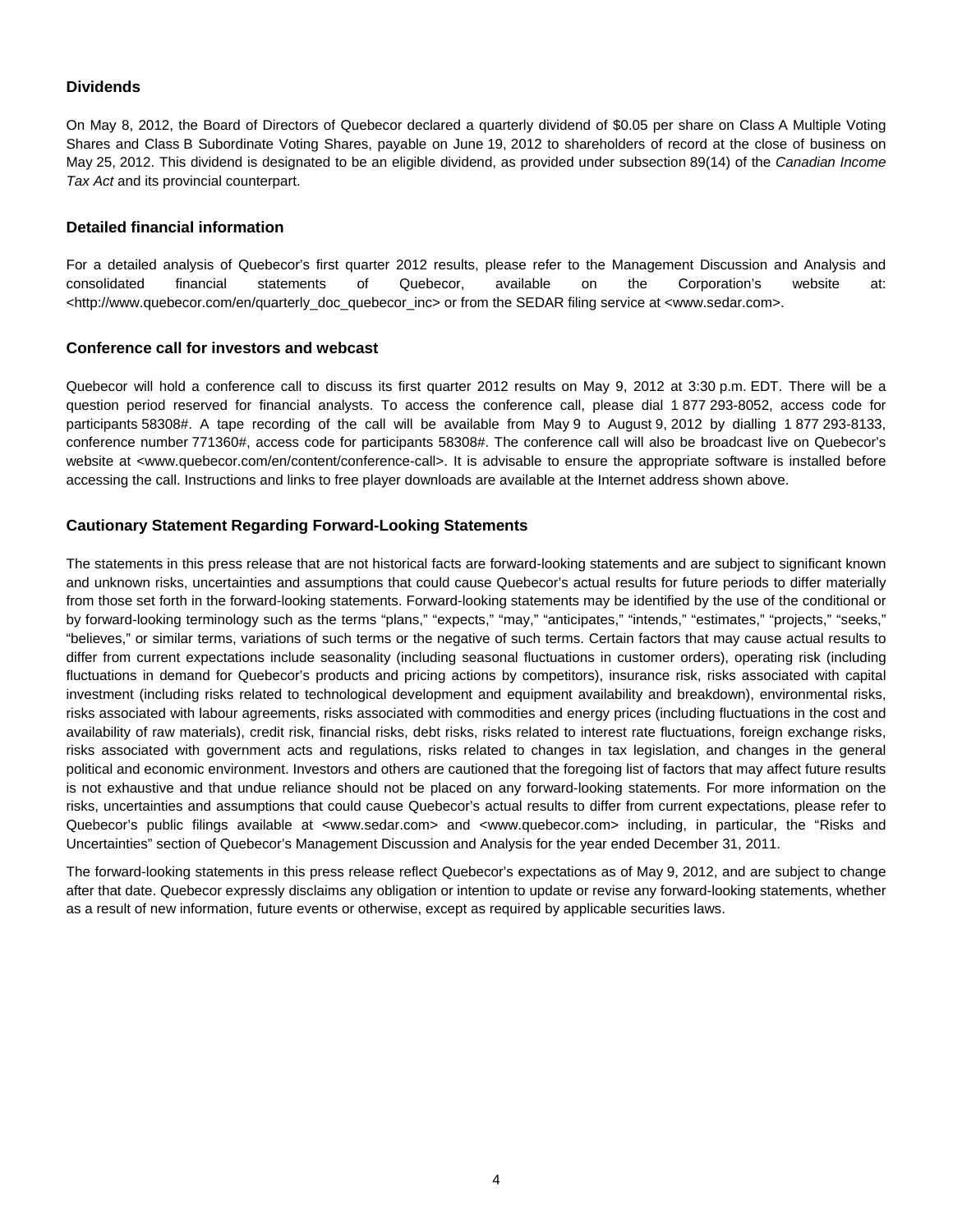## **The Corporation**

Quebecor Inc. (TSX: QBR.A, QBR.B) is a holding company with a 54.7% interest in Quebecor Media Inc., one of Canada's largest media groups, with more than 16,000 employees. Quebecor Media Inc., through its subsidiary Videotron Ltd., is an integrated communications company engaged in cable television, interactive multimedia development, Internet access services, cable telephony service, and mobile telephony service. Through Sun Media Corporation, Quebecor Media Inc. is the largest publisher of newspapers in Canada. It also operates Canoe.ca and its network of English- and French-language Internet properties in Canada. In the broadcasting sector, Quebecor Media Inc. operates, through TVA Group Inc., the number one French-language general-interest television network in Québec, a number of specialty channels, and the SUN News English-language channel. Another subsidiary of Quebecor Media Inc., Nurun Inc., is a major interactive technologies and communications agency with offices in Canada, the United States, Europe, and Asia. Quebecor Media Inc. is also active in magazine publishing (TVA Publications Inc.), book publishing and distribution (Sogides Group Inc. and CEC Publishing Inc.), the production, distribution and retailing of cultural products and music streaming (Archambault Group Inc. and TVA Films), video game development (BlooBuzz Studios, L.P.), DVD, Blu-ray disc and videogame rental and retailing (Le SuperClub Vidéotron ltée), the printing and distribution of regional newspapers and flyers (Quebecor Media Printing Inc. and Quebecor Media Network Inc.), news content production and distribution (QMI Agency), multiplatform advertising solutions (QMI Sales), and the publishing of printed and online directories through Quebecor MediaPages<sup>™</sup>.

- 30 -

#### **Information:**

Jean-François Pruneau J. Serge Sasseville Quebecor Inc. and Quebecor Media Inc. Quebecor Media Inc. jean-francois.pruneau@quebecor.com serge.sasseville@quebecor.com (514) 380-4144 (514) 380-1864

Chief Financial Officer Senior Vice President, Corporate and Institutional Affairs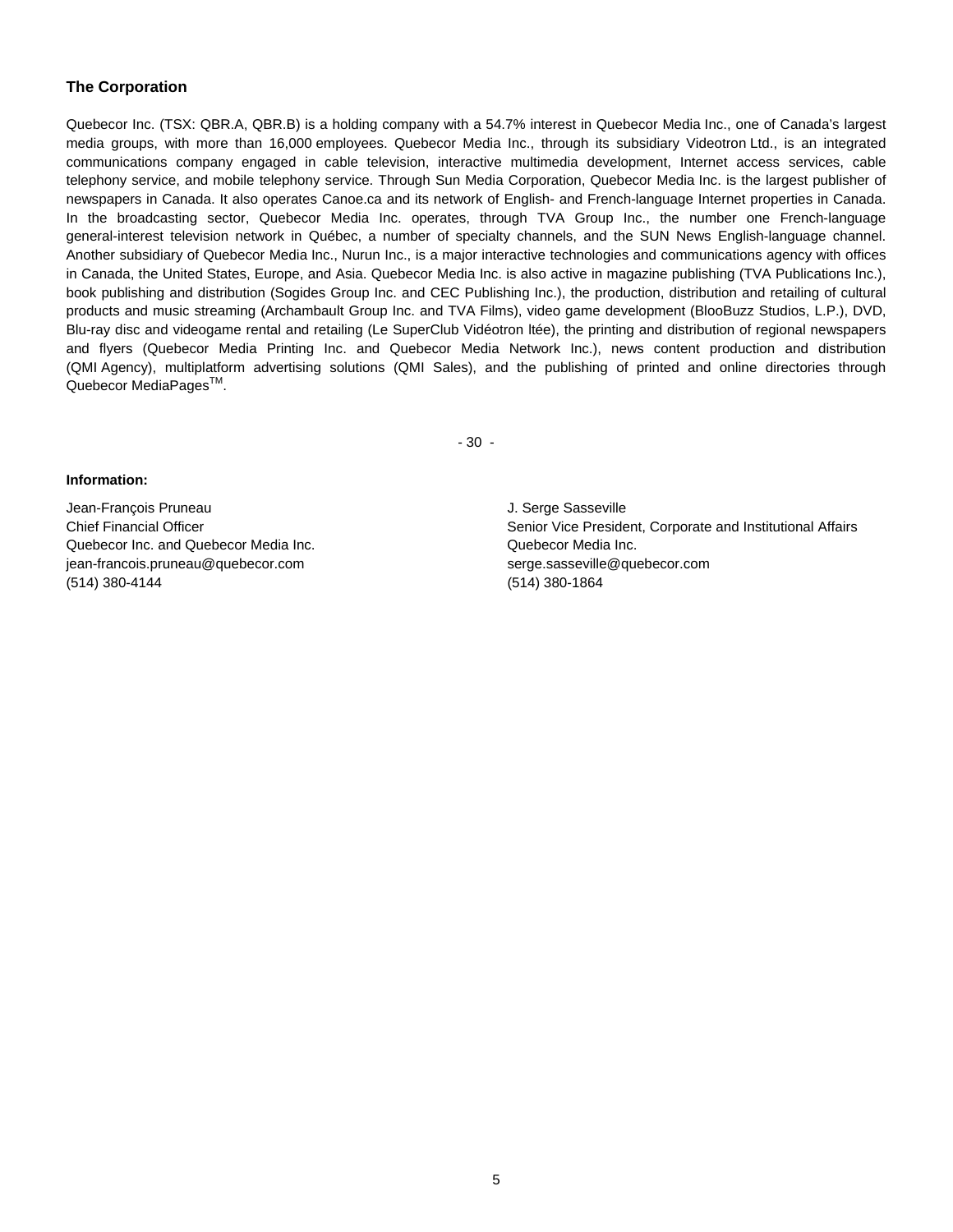# **DEFINITIONS**

### **Operating Income**

In its analysis of operating results, the Corporation defines operating income, as reconciled to net income under IFRS, as net income before amortization, financial expenses, gain on valuation and translation of financial instruments, charge for restructuring of operations, impairment of assets and other special items, impairment of goodwill, loss on debt refinancing, and income tax. Operating income as defined above is not a measure of results that is consistent with IFRS. It is not intended to be regarded as an alternative to other financial operating performance measures or to the statement of cash flows as a measure of liquidity. It should not be considered in isolation or as a substitute for measures of performance prepared in accordance with IFRS. Management believes that operating income is a meaningful measure of performance. The Corporation uses operating income in order to assess the performance of its investment in Quebecor Media. The Corporation's management and Board of Directors use this measure in evaluating its consolidated results, as well as the results of the Corporation's operating segments. This measure eliminates the significant level of depreciation and amortization of tangible and intangible assets and is unaffected by the capital structure or investment activities of the Corporation and its segments. Operating income is also relevant because it is a significant component of the Corporation's annual incentive compensation programs. A limitation of this measure, however, is that it does not reflect the periodic costs of tangible and intangible assets used in generating revenues in the Corporation's segments. The Corporation also uses other measures that do reflect such costs, such as cash flows from segment operations and free cash flows from operations. In addition, measures like operating income are commonly used by the investment community to analyze and compare the performance of companies in the industries in which the Corporation is engaged. The Corporation's definition of operating income may not be the same as similarly titled measures reported by other companies.

Table 2 below provides a reconciliation of operating income to net income as disclosed in the Corporation's condensed consolidated financial statements.

#### **Table 2**

**Reconciliation of the operating income measure used in this press release to the net income measure used in the condensed consolidated financial statements** 

(in millions of Canadian dollars)

|                                                             | Three months ended March 31 |    |         |  |
|-------------------------------------------------------------|-----------------------------|----|---------|--|
|                                                             | 2012                        |    | 2011    |  |
|                                                             |                             |    |         |  |
| Operating income (loss):                                    |                             |    |         |  |
| Telecommunications                                          | \$<br>303.0                 | \$ | 254.5   |  |
| News Media                                                  | 16.6                        |    | 28.3    |  |
| <b>Broadcasting</b>                                         | (5.8)                       |    | 4.6     |  |
| Leisure and Entertainment                                   | 0.3                         |    | 1.2     |  |
| Interactive Technologies and Communications                 | 3.0                         |    | 0.9     |  |
| <b>Head Office</b>                                          | 5.1                         |    | 4.8     |  |
|                                                             | 322.2                       |    | 294.3   |  |
| Amortization                                                | (142.0)                     |    | (121.5) |  |
| Financial expenses                                          | (83.2)                      |    | (81.4)  |  |
| Gain on valuation and translation of financial instruments  | 81.9                        |    | 10.5    |  |
| Restructuring of operations, impairment of assets and other |                             |    |         |  |
| special items                                               | (1.1)                       |    | (9.5)   |  |
| Impairment of goodwill                                      | (14.5)                      |    |         |  |
| Loss on debt refinancing                                    | (7.3)                       |    | (9.3)   |  |
| Income taxes                                                | (39.8)                      |    | (19.8)  |  |
| <b>Net income</b>                                           | \$<br>116.2                 | \$ | 63.3    |  |